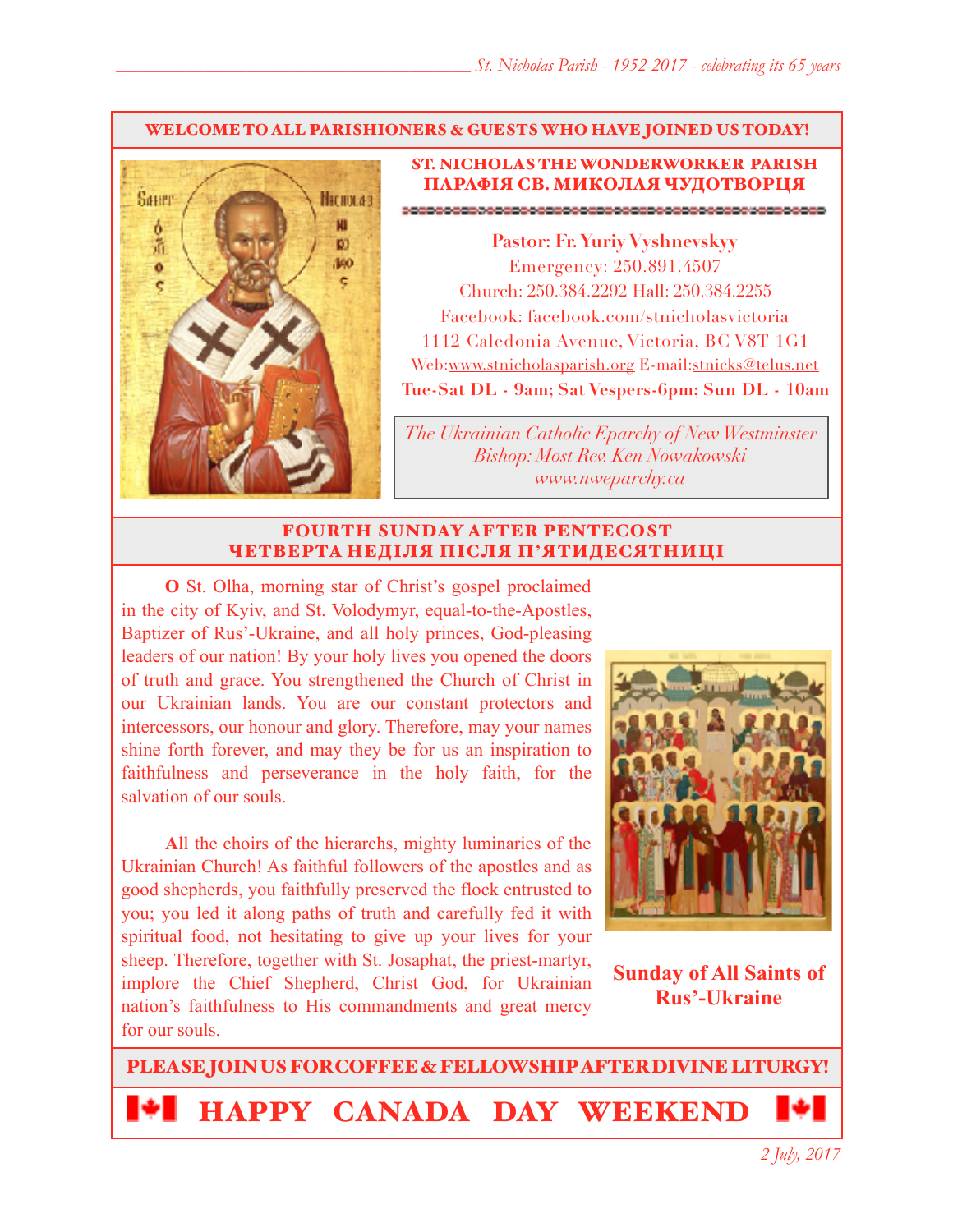| <b>SUNDAY HYMNS</b>                                                                                                                                                                                                                                                                                                                                                                                                          |                                                                                                                                                                                              |                                                                 |                                                             |                                                         |          |  |
|------------------------------------------------------------------------------------------------------------------------------------------------------------------------------------------------------------------------------------------------------------------------------------------------------------------------------------------------------------------------------------------------------------------------------|----------------------------------------------------------------------------------------------------------------------------------------------------------------------------------------------|-----------------------------------------------------------------|-------------------------------------------------------------|---------------------------------------------------------|----------|--|
| <b>OPENING HYMN</b>                                                                                                                                                                                                                                                                                                                                                                                                          |                                                                                                                                                                                              | В Страсі і Покорі / We Are Gathered Here to Worship pg. 234-235 |                                                             |                                                         |          |  |
| <b>COMMUNION HYMN</b>                                                                                                                                                                                                                                                                                                                                                                                                        |                                                                                                                                                                                              | Назарету Любий Світу / In Our Midst pg. 252-253                 |                                                             |                                                         |          |  |
| <b>CLOSING HYMN</b>                                                                                                                                                                                                                                                                                                                                                                                                          |                                                                                                                                                                                              | Боже Великий, Єдиний рg. 264                                    |                                                             |                                                         |          |  |
| Please join us today in singing our Sunday hymns!                                                                                                                                                                                                                                                                                                                                                                            |                                                                                                                                                                                              |                                                                 |                                                             |                                                         |          |  |
| <b>SUNDAY &amp; DAILY SCHEDULE</b>                                                                                                                                                                                                                                                                                                                                                                                           |                                                                                                                                                                                              |                                                                 |                                                             |                                                         |          |  |
| <b>SUNDAY, July 2</b>                                                                                                                                                                                                                                                                                                                                                                                                        |                                                                                                                                                                                              | Divine Liturgy - for the Parishioners of St Nicholas Parish     |                                                             | 10:00 AM                                                |          |  |
| MONDAY, July 3                                                                                                                                                                                                                                                                                                                                                                                                               |                                                                                                                                                                                              | <b>NO SERVICES</b>                                              |                                                             |                                                         |          |  |
| TUESDAY, July 4                                                                                                                                                                                                                                                                                                                                                                                                              |                                                                                                                                                                                              | Divine Liturgy of St. John Chrysostom                           |                                                             |                                                         | 9:00 AM  |  |
| <b>WEDNESDAY, July 5</b>                                                                                                                                                                                                                                                                                                                                                                                                     |                                                                                                                                                                                              | Divine Liturgy of St. John Chrysostom                           |                                                             |                                                         | 9:00 AM  |  |
| THURSDAY, July 6                                                                                                                                                                                                                                                                                                                                                                                                             |                                                                                                                                                                                              |                                                                 | Divine Liturgy of St. John Chrysostom                       |                                                         | 9:00 AM  |  |
| FRIDAY, July 7                                                                                                                                                                                                                                                                                                                                                                                                               |                                                                                                                                                                                              |                                                                 | Divine Liturgy of St. John Chrysostom                       |                                                         | 9:00 AM  |  |
| <b>SATURDAY, July 8</b>                                                                                                                                                                                                                                                                                                                                                                                                      |                                                                                                                                                                                              |                                                                 |                                                             | Divine Liturgy of St. John Chrysostom<br><b>Vespers</b> |          |  |
| SUNDAY, July 9                                                                                                                                                                                                                                                                                                                                                                                                               |                                                                                                                                                                                              |                                                                 | Divine Liturgy - for the Parishioners of St Nicholas Parish |                                                         | 10:00 AM |  |
| Please Note: to request a Divine Liturgy for a special intention, please see Fr. Yuriy to arrange for it!                                                                                                                                                                                                                                                                                                                    |                                                                                                                                                                                              |                                                                 |                                                             |                                                         |          |  |
| <b>SUNDAY EPISTLE READERS</b>                                                                                                                                                                                                                                                                                                                                                                                                |                                                                                                                                                                                              |                                                                 |                                                             |                                                         |          |  |
| <b>DATE</b>                                                                                                                                                                                                                                                                                                                                                                                                                  | <b>READING</b>                                                                                                                                                                               |                                                                 | <b>UKRAINIAN</b>                                            | <b>ENGLISH</b>                                          |          |  |
| <b>SUNDAY, July 2</b>                                                                                                                                                                                                                                                                                                                                                                                                        | Rm. 6: 18-123                                                                                                                                                                                |                                                                 | Glikeria Iwanuck                                            | <b>Rita Vanderven</b>                                   |          |  |
| SUNDAY, July 9                                                                                                                                                                                                                                                                                                                                                                                                               | Rm. 10: 1-10                                                                                                                                                                                 | Andrij Pelekhatyi<br>Darryl Huculak                             |                                                             |                                                         |          |  |
| <b>SUNDAY, July 16</b>                                                                                                                                                                                                                                                                                                                                                                                                       | Rm. 12: 6-14                                                                                                                                                                                 |                                                                 | Liliia Palyvoda                                             | Graciela Spaciuk-Schwarz                                |          |  |
| SUNDAY, July 23                                                                                                                                                                                                                                                                                                                                                                                                              | Rm. 15: 1-7                                                                                                                                                                                  | William Vanderven<br>Motria Koropecky                           |                                                             |                                                         |          |  |
| Thank you, Epistle readers, for your service in proclaiming God's Word!                                                                                                                                                                                                                                                                                                                                                      |                                                                                                                                                                                              |                                                                 |                                                             |                                                         |          |  |
| <b>PARISH COUNCIL EXECUTIVE</b>                                                                                                                                                                                                                                                                                                                                                                                              |                                                                                                                                                                                              |                                                                 | <b>PASTORAL MINISTRY &amp; HOLY MYSTERIES</b>               |                                                         |          |  |
| SECRETARYCindy Lazaruk - 778.677.9072<br>FINANCIAL SECRETARYDavid Newberry - 250.598.8197<br>FUNDRAISING/HALL RENTALRobert Herchak - 250.386.7872<br>MAINTENANCEMurray Chapman - 250.658.4769<br>LITURGICAL COMMITTEEMotria Koropecky - 250.658.3051<br>MEMBER AT LARGELiliia Palyvoda - 250.857.1683<br>VIBRANT PARISHDarlene DeMerchant - 250.727.3837<br>$R_{\text{correct}}$ $\theta$ -W'lles Leoving a hequesth is a pr | BAPTISMSby appointment<br>MARRIAGESsix months notice should<br>be given to the parish priest, and he should be<br>contacted before any other arrangements are made<br>FUNERALSby appointment |                                                                 |                                                             |                                                         |          |  |

**Bequests & Wills:** Leaving a bequeath is a process of giving a donation through your will. It is simply a distribution from your estate to a charitable organization through your last will and testament. It can be as small or as large a donation as you wish. It is important that you talk to your lawyer about the process. In your kindness please remember St Nicholas the Wonderworker Ukrainian Catholic Church in your bequeath and will. If anyone wishes to make such a bequeath in their will, the following clause may be included or added to a will: "I give, devise, and bequeath to St Nicholas the Wonderworker Ukrainian Catholic Parish - 1112 Caledonia Avenue, Victoria BC, V8T 1G1, the sum of \$ \_\_\_\_\_ (or \_\_\_\_% of my estate), to be used for the benefit of the parish and it's pastoral activities."

HAPPY CANADA DAY WEEKEND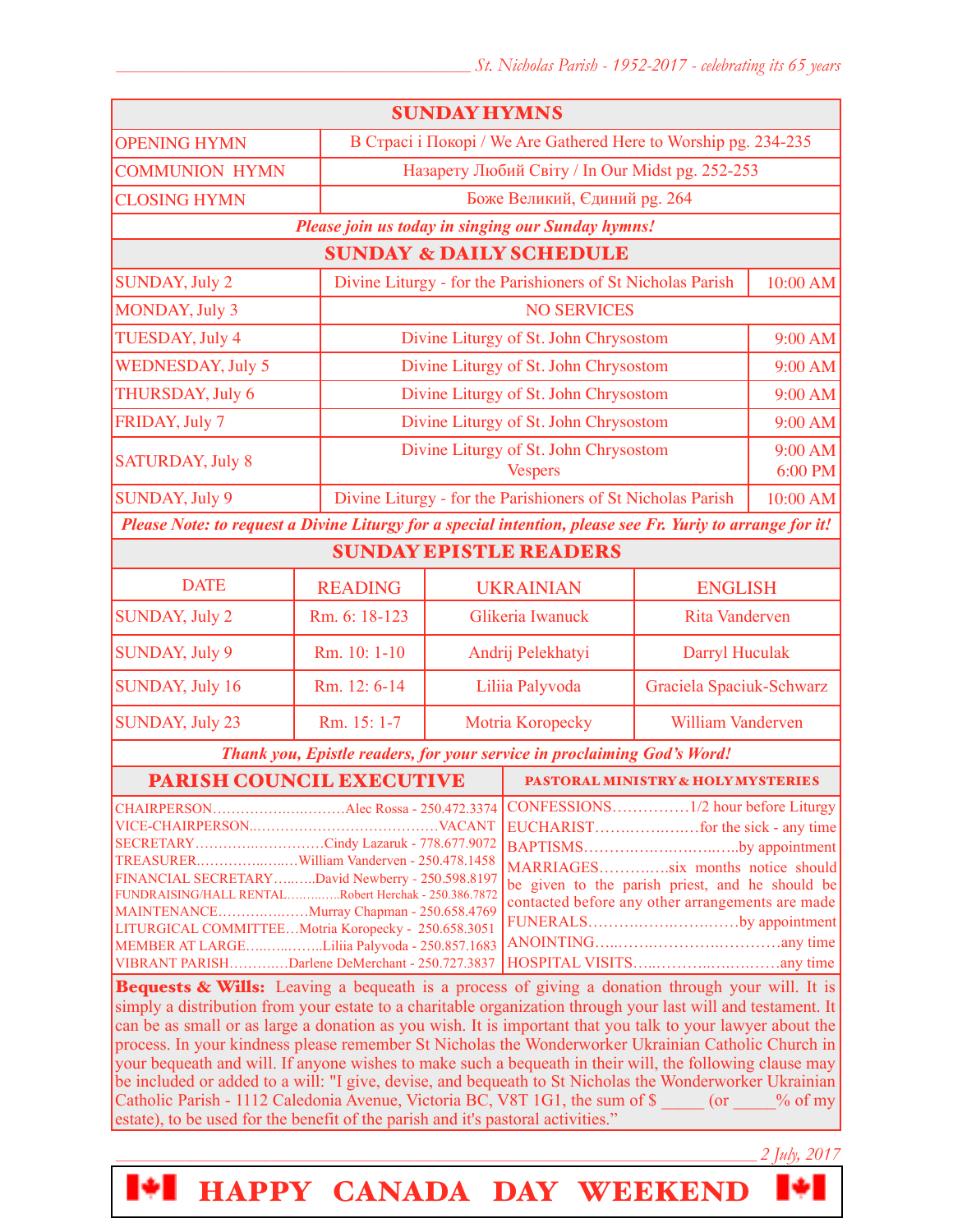## **Vibrant Parish Prayer**

**O** God, Creator of Heaven and Earth! Because of your indescribable love for us, you sent your Only-Begotten Son, Our Lord and Saviour, Jesus Christ - The Way, The Truth, and The Life and our Salvation. In His name, we turn to You. Strengthen our hearts and minds in Christian love and in unity of purpose as we strive to build a Vibrant Parish. Give us the grace to model our lives according to the Word of God. Instill in us the desire to pray and to celebrate the Holy Mysteries as one Christian Family in our Parish Community. Inspire us to follow Your great command to be a servant to the less fortunate among us! Grant this, O Lord, through the mercies and love for mankind of Your Only-Begotten Son with whom You are blessed, together with Your All-Holy, Good and Life-Giving Spirit, now and forever and ever. Amen!



## **The Vibrant Parish**

**A Place To Encounter The Living Christ** Through the word, the Holy Mysteries & Prayer, Serving One's Neighbor, Leadership Fostering & Serving Unity and Missionary Spirit (His Beatitude Sviatoslav)



### **Молитва Живої Парафії**

**Г**осподи Ісусе Христе, Пастирю Добрий, як колись Ти пригорнув заблуканих овечок, щоб вони пізнали Твій голос і були Твоїм стадом, так і сьогодні глянь ласкаво з небесних висот на нашу парафію та зішли на неї Твого Святого Духа, щоб вона була місцем пізнання радості Доброї Новини. Скріплюй нас Твоєю присутністю та єднай нас кожночасно в молитві. Даруй нам духа служіння ближньому, щоб у нашій парафії кожний міг зустріти Тебе, милостивого Бога. Благослови наш духовний провід Твоєю мудрістю і дай, щоб ніхто з нас не шкодував ні часу, ні талантів, ні матеріальних дібр для розбудови Твого царства. Єднай нас у мирі та злагоді, щоб ми були Твоєю спільнотою любові. Всели в нас місійного духа, щоб ми стали тим світилом євангельського слова, молитви і добрих діл, що кличе кожного до участі в Божественному житті, щоб славилося, Спасе, Твоє Ім'я з безначальним Твоїм Отцем та пресвятим, благим і животворящим Твоїм Духом нині, і повсякчас, і на віки віків. Амінь.

# DIVINE LITURGY PROPERS

*The Divine Liturgy - An Anthology for Worship: Liturgy - pg. 388-461; propers - pg. 337* 

**Troparion, Tone 3:** Let the heavens be glad, let the earth rejoice,\* for the Lord has done a mighty deed with His arm.\* He trampled death by death. He became the first-born of the dead;\* He saved us from the abyss of Hades\* and granted great mercy to the world.

**Troparion, Tone 4:** O you, who glorified Christ:\* princes and bishops,\* monastics and martyrs,\* and steadfast confessors of Christian Ukraine throughout all times,\*pray Christ God to look with



HAPPY CANADA DAY WEEKEND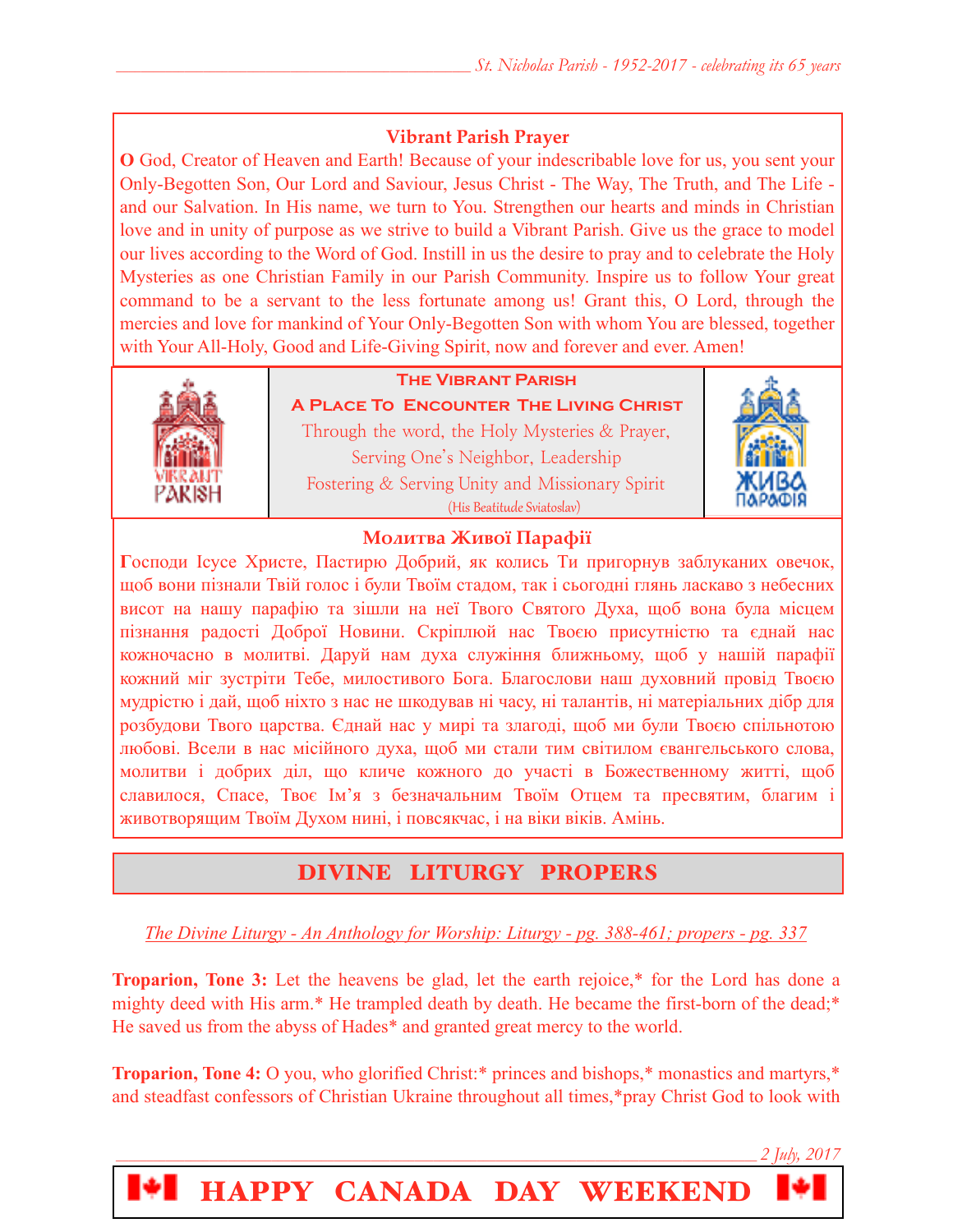favour on our people\* and to grant them the grace to persevere in the faith\* that the souls of prayerful faithful\* who revere your sacred memory\* may be saved.

**Glory: Kontakion, Tone 3:** You rose from the tomb, O compassionate Lord,\* and led us out from the gates of death.\* Today Adam exults and Eve rejoices,\* and the prophets together with the patriarchs\* unceasingly acclaim the divine might of Your power.

**Now: Kontakion, Tone 4:** You shine as bright beacons,\* O God-inspired and righteous saints of our Church.\* By your encouraging example,\* you serve communities of faithful throughout the Christian world.\* Therefore we humbly bow our heads to you\* thanking our great and allgracious God\* Who has made you our intercessors in heaven\* where you pray for our souls.

**Prokeimenon, Tone 3:** Sing to our God, sing; sing to our King, sing. *Verse:* Clap your hands, all you nations; shout unto God with the voice of joy.

**Prokeimenon, Tone 7:** Precious in the sight of the Lord is the death of His venerable ones.

**Epistle - Romans 6:18-23; 8:28-39 - A reading from the letter of St. Paul to the Romans:** Brothers and Sisters, freed from sin, you have become slaves of righteousness. I am speaking in human terms because of the weakness of your nature. For just as you presented the parts of your bodies as slaves to impurity and to lawlessness for lawless ness, so now present them as slaves to righteousness for sanctification. For when you were slaves of sin, you were free from righteousness. But what profit did you get then from the things of which you are now ashamed? For the end of those things is death. But now that you have been freed from sin and have become slaves of God, the benefit that you have leads to sanctification, and its end is eternal life. For the wages of sin is death, but the gift of God is eternal life in Christ Jesus our Lord. We know that all things work for good for those who love God, who are called according to his purpose. For those he foreknew he also predestined to be conformed to the image of his Son, so that he might be the firstborn among many brothers. And those he predestined he also called; and those he called he also justified; and those he justified he also glorified. What then shall we say to this? If God is for us, who can be against us? He who did not spare his own Son but handed him over for us all, how will he not also give us everything else along with him? Who will bring a charge against God's chosen ones? It is God who acquits us. Who will condemn? It is Christ (Jesus) who died, rather, was raised, who also is at the right hand of God, who indeed intercedes for us. What will separate us from the love of Christ? Will anguish, or distress, or persecution, or famine, or nakedness, or peril, or the sword? As it is written: "For your sake we are being slain all the day; we are looked upon as sheep to be slaughtered." No, in all these things we conquer overwhelmingly through him who loved us. For I am convinced that neither death, nor life, nor angels, nor principalities, nor present things, nor future things, nor powers, nor height, nor depth, nor any other creature will be able to separate us from the love of God in Christ Jesus our Lord.

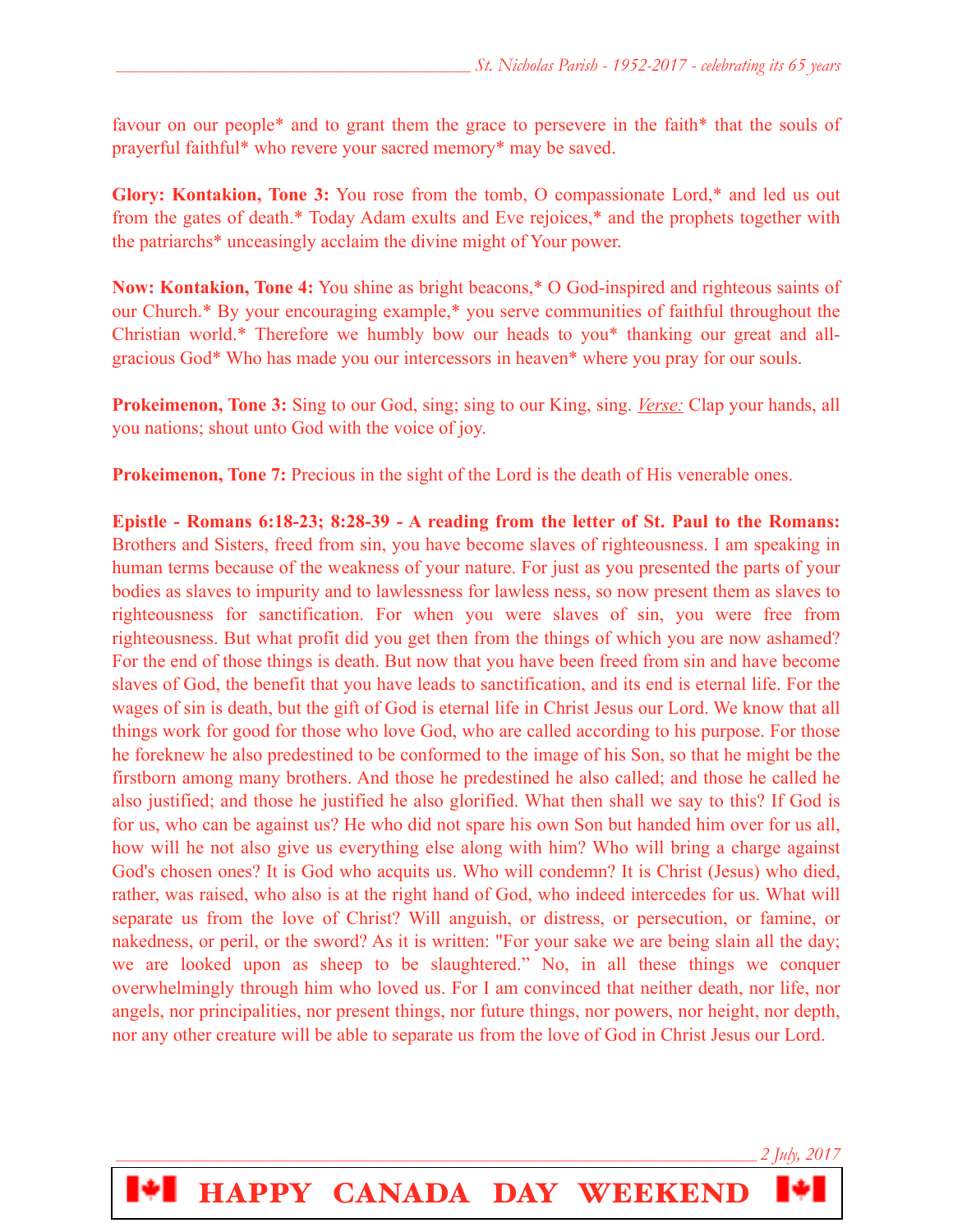**Alleluia, Tone 3:** *Verse:* In You, O Lord, have I hoped that I may not be put to shame for ever. *Verse:* Be a protector unto me, O God, and a house of refuge to save me. *Verse:* Blessed is the man who fears the Lord; he shall delight exceedingly.

**Gospel - Mattew 8:5-13 -** At that time, when Jesus entered Capernaum, a centurion approached him and appealed to him, saying, "Lord, my servant is lying at home paralyzed, suffering dreadfully." He said to him, "I will come and cure him." The centurion said in reply, "Lord, I am not worthy to have you enter under my roof; only say the word and my servant will be healed. For I too am a person subject to authority, with soldiers subject to me. And I say to one, 'Go,' and he goes; and to another, 'Come here,' and he comes; and to my slave, 'Do this,' and he does it." When Jesus heard this, he was amazed and said to those following him, "Amen, I say to you, in no one in Israel have I found such faith. I say to you, many will come from the east and the west, and will recline with Abraham, Isaac, and Jacob at the banquet in the kingdom of heaven, but the children of the kingdom will be driven out into the outer darkness, where there will be wailing and grinding of teeth." And Jesus said to the centurion, "You may go; as you have believed, let it be done for you." And at that very hour (his) servant was healed.

**Communion Hymn:** Praise the Lord from the heavens;\* praise Him in the highest.\* Rejoice in the Lord, O you just;\* praise befits the righteous.\* Alleluia, alleluia,\* alleluia.

 $\text{O}$ 

**Тропар, глас 3:** Нехай веселяться небеснії, нехай радуються земляни,\* бо показав владу рукою Своєю Господь,\* Він смертю смерть подолав,\* первістоком з-поміж мертвих став,\* визволив нас із глибин аду,\* і подав світові велику милість.

**Тропар, глас 4:** Христославні князі і святителі, преподобні і мученики, і незламні ісповідники всіх часів християнської України, моліть Христа Бога, щоб він споглянув ласкавим оком на наш народ, і дав йому ласку витривати у вірі, і щоб спаслися душі богомольних вірних, що вшановують священну вашу пам'ять.

**Слава: Кондак, глас 3:** Воскрес Ти нині з гробу, Щедрий,\* і нас візвів із брам смерти;\* нині Адам веселиться і радіє Єва,\* разом же і пророки з патріярхами безустанно оспівують\* божественну могутність влади Твоєї.

**Нині: Кондак, глас 4:** Ясними світилами ви сяєте, Богом натхненні праведники нашої церкви, і прикладом заохотливим служите громадам вірних по всьому християнському світі. Тому-то в покорі схиляємо перед вами наші голови, дякуючи великому і вселаскавому Богові, що вчинив вас нашими заступниками в небі і молільниками за душі наші.

**Прокімен, глас 3:** Співайте Богові нашому, співайте;\* співайте цареві нашому, співайте. *Стих:* Всі народи, заплещіть руками, кликніть до Бога голосом радости.

**HAPPY CANADA DAY WEEKEND**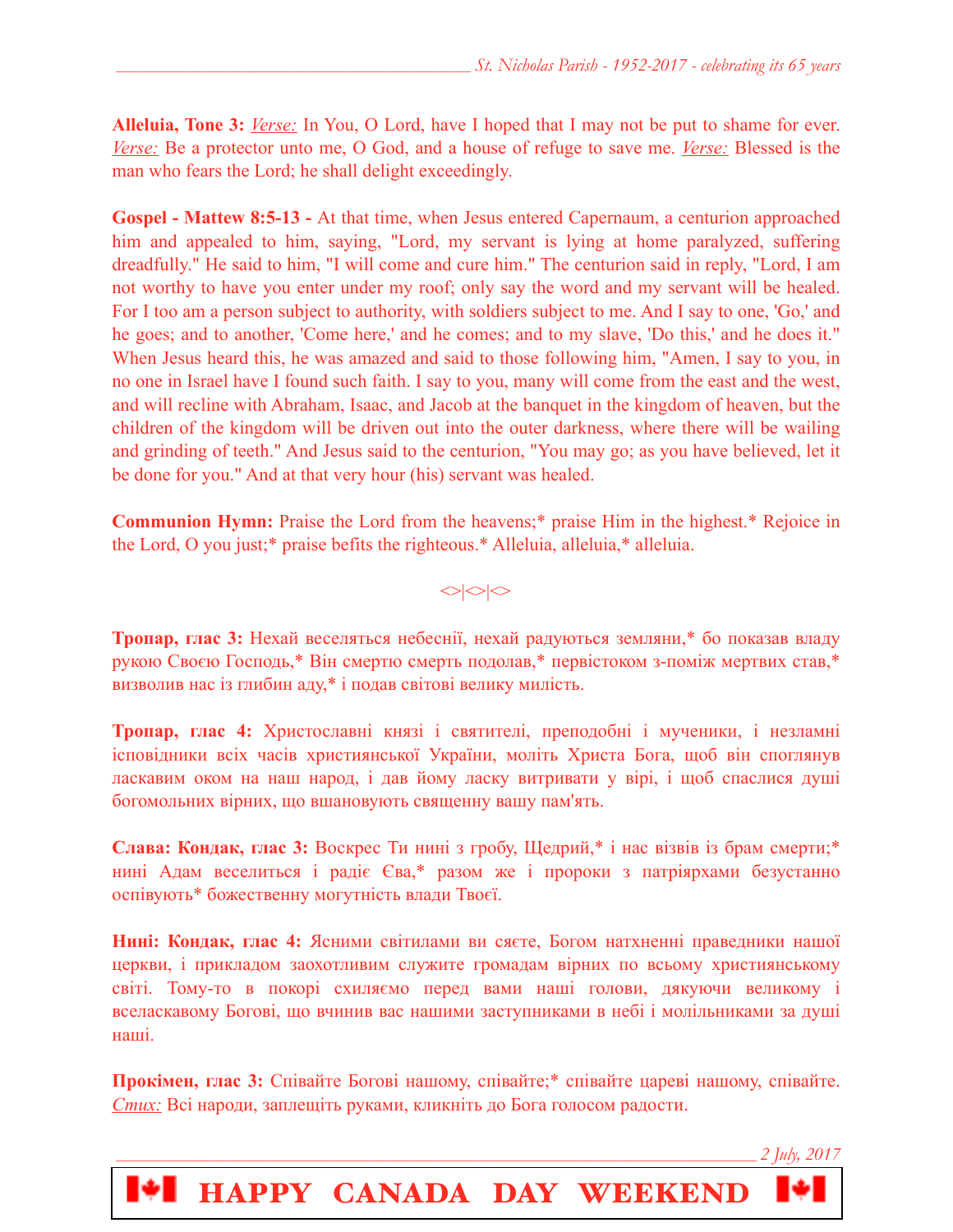**Прокімен, глас 7:** Чесна перед Господом смерть преподобних його.

**Апостол - 6:18-23; 8:28-39 - До Римлян послання Св. Ап. Павла читання:** Браття і сестри, a звільнившися від гріха, стали рабами праведности. Говорю я по-людському, через неміч вашого тіла. Бо як ви віддавали були члени ваші за рабів нечистості й беззаконню на беззаконня, так тепер віддайте члени ваші за рабів праведности на освячення. Бо коли були ви рабами гріха, то були вільні від праведности. Який же плід ви мали тоді? Такі речі, що ними соромитесь тепер, бо кінець їх то смерть. А тепер, звільнившися від гріха й ставши рабами Богові, маєте плід ваш на освячення, а кінець життя вічне. Бо заплата за гріх смерть, а дар Божий вічне життя в Христі Ісусі, Господі нашім! І знаємо, що тим, хто любить Бога, хто покликаний Його постановою, усе допомагає на добре. Бо кого Він передбачив, тих і призначив, щоб були подібні до образу Сина Його, щоб Він був перворідним поміж багатьма братами. А кого Він призначив, тих і покликав, а кого покликав, тих і виправдав, а кого виправдав, тих і прославив. Що ж скажем на це? Коли за нас Бог, то хто проти нас? Той же, Хто Сина Свого не пожалів, але видав Його за всіх нас, як же не дав би Він нам із Ним і всього? Хто оскаржувати буде Божих вибранців? Бог Той, що виправдує. Хто ж той, що засуджує? Христос Ісус є Той, що вмер, надто й воскрес, Він праворуч Бога, і Він і заступається за нас. Хто нас розлучить від любови Христової? Чи недоля, чи утиск, чи переслідування, чи голод, чи нагота, чи небезпека, чи меч? Як написано: За Тебе нас цілий день умертвляють, нас уважають за овець, приречених на заколення. Але в цьому всьому ми перемагаємо Тим, Хто нас полюбив. Бо я пересвідчився, що ні смерть, ні життя, ні Анголи, ні влади, ні теперішнє, ні майбутнє, ні сили, ні вишина, ні глибина, ані інше яке створіння не зможе відлучити нас від любови Божої, яка в Христі Ісусі, Господі нашім!

**Алилуя, глас 3:** *Стих:* Вислухає тебе Господь у день печалі, захистить тебе ім'я Бога Якова. *Стих:* Господи, спаси царя і вислухай нас, коли будемо взивати до Тебе. *Стих:*  Блажен муж, що боїться Господа, заповіді Його дуже любі Йому.

**Євангеліє - Матея 8:5-13 -** У той час, коли Ісус увійшов у Капернаум, приступив до нього сотник, благаючи його словами: "Господи, слуга мій лежить дома розслаблений і мучиться тяжко." Ісус каже до нього: "Я прийду й оздоровлю його." Тоді сотник у відповідь мовив: "Господи, я недостойний, щоб ти ввійшов під мою покрівлю, але скажи лише слово і слуга мій видужає. Бо і я теж підвладний чоловік, маю вояків під собою, і кажу цьому: Іди, – і йде, а тому: Ходи, – і приходить; і слузі моєму: Зроби це, – і він робить." Почувши це Ісус, здивувався і сказав тим, що за ним ішли: "Істинно кажу вам: Ні в кого в Ізраїлі я не знайшов такої віри. Кажу вам, що багато прийде зо сходу й заходу, і засядуть з Авраамом, Ісааком та Яковом у Царстві Небеснім, а сини царства будуть викинуті геть у темряву кромішню, де буде плач і скрегіт зубів." І сказав Ісус сотникові: "Йди, хай тобі станеться за твоєю вірою!" І видужав слуга тієї ж години.

**Причасний:** Хваліте Господа з небес,\* хваліте Його на висотах. Радуйтеся, праведні, у Господі, правим належить похвала. Алилуя, алилуя, алилуя!

HAPPY CANADA DAY WEEKEND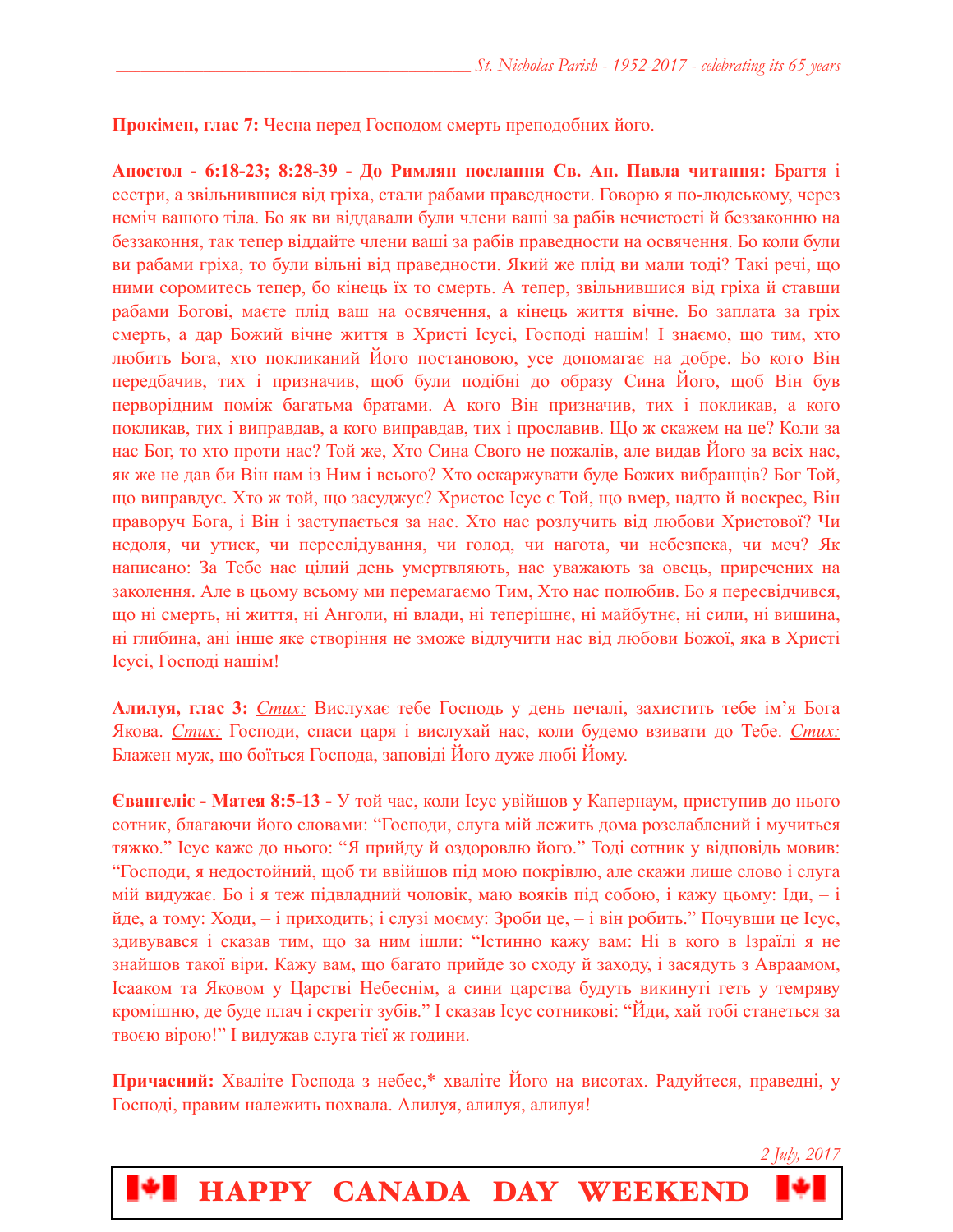## ANNOUNCEMENTS

- ✦**HAPPY BIRTHDAY** to DARRYL HUCULAK and all those who celebrated their birthdays this past week. May the Lord Our God continue to bless you abundantly and the Holy Mother of God protects you at all times. Многая Літа!
- ✦**PILGRIMAGE TO THE HOLY LAND:** October 12-24, 2017. Walk in the footsteps of Jesus; an unforgettable experience with Fr, Joe Ostopowich, Sr. Angelica SSMI, brother & sister pilgrims. For details and price call Myrna Arychuk at 604.617.7200
- ✦**ISLAND CATHOLIC SCHOOLS**, Victoria invites applications for: Full-time Executive Assistant to the Superintendent of Schools and the Office of Religious Education. Details are posted on <http://cisdv.bc.ca/employment-opportunities.php>
- ✦**PARISH CALENDAR OF BIRTHDAYS & ANNIVERSARIES:** If you would like to be included in our Parish Calendar of Birthday and Anniversary celebrations, please put date in our calendar located at the church vestibule. Each week, we will list the names in our parish bulletin so we can celebrate these happy occasions together!
- ✦**PRAYER REQUEST:** Please keep in your prayers members of our parish, our family and friends who are ailing, in hospitals, nursing homes and those who are not able to join actively in their community.
- ✦**TRAVELING ICON:** Anyone interested in gracing their home with Christ The Teacher Icon can call Darlene DeMerchant at 250.727.3837
- ✦**JOIN OUR CHOIR:** Do you enjoy singing? Please consider joining our St Nicholas Parish Choir and remember that we ALWAYS looking for new members! Contact Motria Koropecky for details at 250.658.3051
- ✦**CATECHISM ANNOUNCEMENT:** "*And they were bringing to Him also the infants, in order that He may be touching them; but after the disciples saw it, they rebuked them. But Jesus called them to Himself and said, Let alone the little children to come to Me, and cease hindering them; for of such is the kingdom of God*." We are happy to welcome all children to our St. Nicholas The Wonderworker catechism program. Weekly classes are scheduled Sunday morning during Divine Liturgy. We want your children to learn more about their Catholic faith, sacred scripture, feast days, and religious practices and customs of the Ukrainian Catholic church. If you have any questions, please do not hesitate to contact Marian Chalifoux at 250.507.1005
- ✦**THRIFTY'S PRE-PAID FOOD CARDS** We all have to buy groceries. Why not have 6% of it returned back to the church at no extra charge! Cards are available in \$100, \$200, and

*\_\_\_\_\_\_\_\_\_\_\_\_\_\_\_\_\_\_\_\_\_\_\_\_\_\_\_\_\_\_\_\_\_\_\_\_\_\_\_\_\_\_\_\_\_\_\_\_\_\_\_\_\_\_\_\_\_\_\_\_\_\_\_\_\_\_\_\_\_\_\_\_\_\_\_\_\_\_\_\_\_\_\_\_\_\_\_\_\_\_\_\_\_\_\_\_\_\_\_\_\_\_\_ 2 July, 2017*

HAPPY CANADA DAY WEEKEND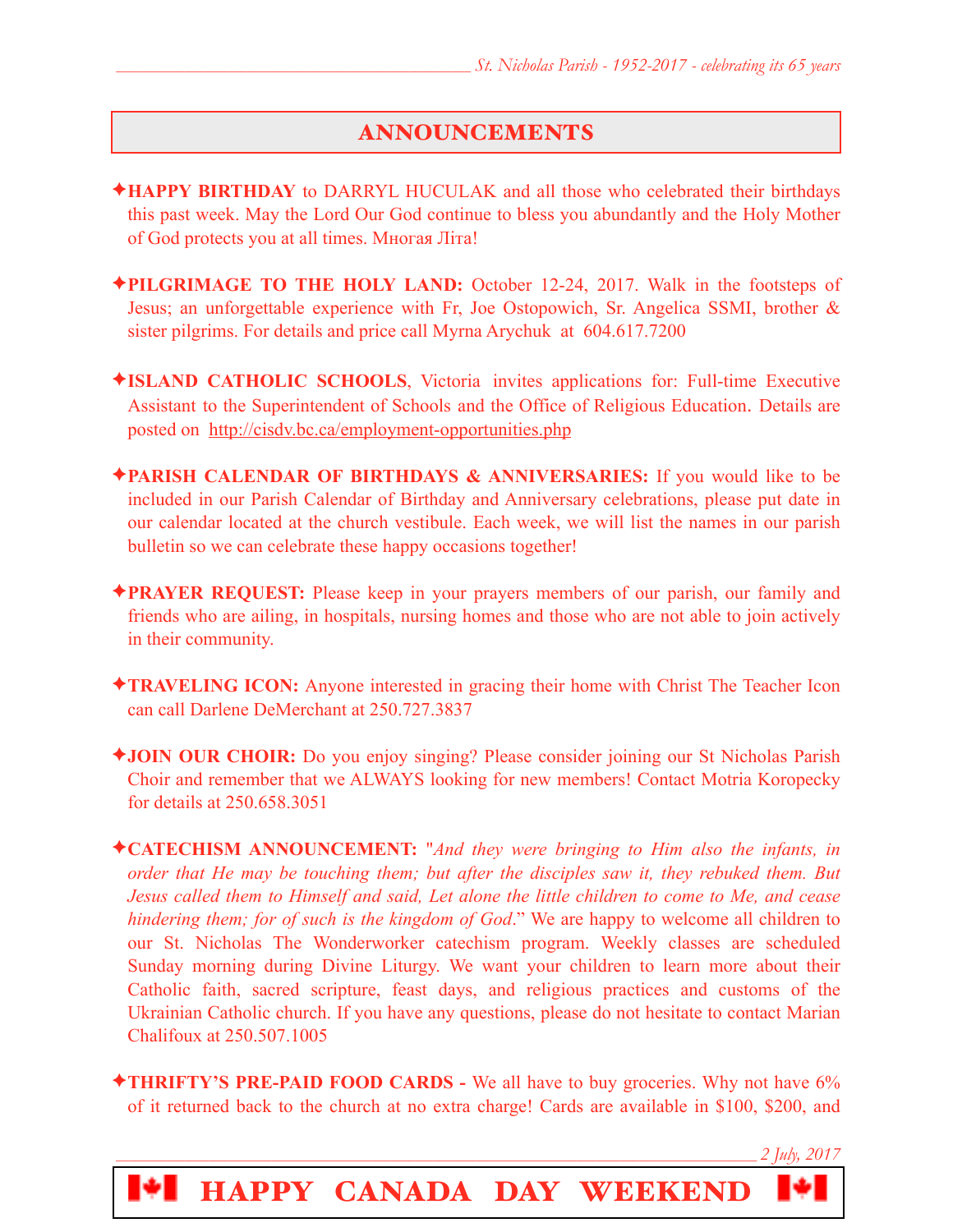\$500 denominations. Talk to Alec after today's liturgy to pre- order your cards. We need to sell A LOT of them! We encourage you to consider purchasing them for yourselves as gifts too.

- ✦**SUNDAY COFFEE VOLUNTEERS** act as hosts and serve light refreshments following the Sunday morning Divine Liturgy, providing an opportunity for the faithful to socialize with friends and visitors following their shared worship experience. We thank all of our parishioners who kind volunteer to serve refreshments. Whether you are new to the Parish, or are a longtime members, please join us for coffee.
- **★BE A STEWARD:** Have you ever wondered what more can you do to help our parish? Here are some suggestions: **Steward** of property security; **Steward** of grounds cleaning; **Steward** of cleaning church; **Steward** of church linen; **Steward** of outreach; **Steward** of caring; **Steward** of prayer; **Steward** of service. Quite often, our homebound or senior members, once active in their younger years, want to find purpose in their senior years. It's not only about doing but about "BEING" present to others. Contact Fr. Yuriy **OR** Darlene DeMerchant for more information. You will be amazed how "BEING" can make a difference.
- ✦**JUNE 25, SUNDAY DONATIONS:** Coffee: \$46.90; Vigil lights: \$8.60; Loose collection: \$115.75; Envelope collection: \$370.00; Pre-authorized donations June 19 to June 25: \$120.00

# CAMP SAINT VOLODYMYR; AUGUST 20-27

### **MARK YOUR CALENDARS**

 The purpose of camp is to provide an opportunity for youth to experience God through nature and the companionship of others. Children will experience Ukrainian language and culture during camp along with games, religious activities, hikes, sports, arts and crafts, camp fires, water activities and other summer camp activities. This marks the 34<sup>th</sup> year of our Ukrainian Catholic Summer Camp. Camp will take place in Kelowna at the OAC facility. Camp offers a wide range of activities for campers aged 7-15 (as of December 31, 2017). Registration will be available online via Eventbrite "Camp St. Volodymyr BC 2017." Early bird registration Ends July 6, 2017.

### **WAYS TO HELP**

**VOLUNTEER:** Camp St. Volodymyr is a nonprofit camp, run on a volunteer basis. If you are interested in helping at this year's camp as a counsellor, chef, arts & crafts or cultural coordinator please contact Jennifer. Applications forms for counsellors are due May 15, 2017. All volunteers will be subject to a criminal records check and must sign the camp code of conduct.

*\_\_\_\_\_\_\_\_\_\_\_\_\_\_\_\_\_\_\_\_\_\_\_\_\_\_\_\_\_\_\_\_\_\_\_\_\_\_\_\_\_\_\_\_\_\_\_\_\_\_\_\_\_\_\_\_\_\_\_\_\_\_\_\_\_\_\_\_\_\_\_\_\_\_\_\_\_\_\_\_\_\_\_\_\_\_\_\_\_\_\_\_\_\_\_\_\_\_\_\_\_\_\_ 2 July, 2017*

HAPPY CANADA DAY WEEKEND